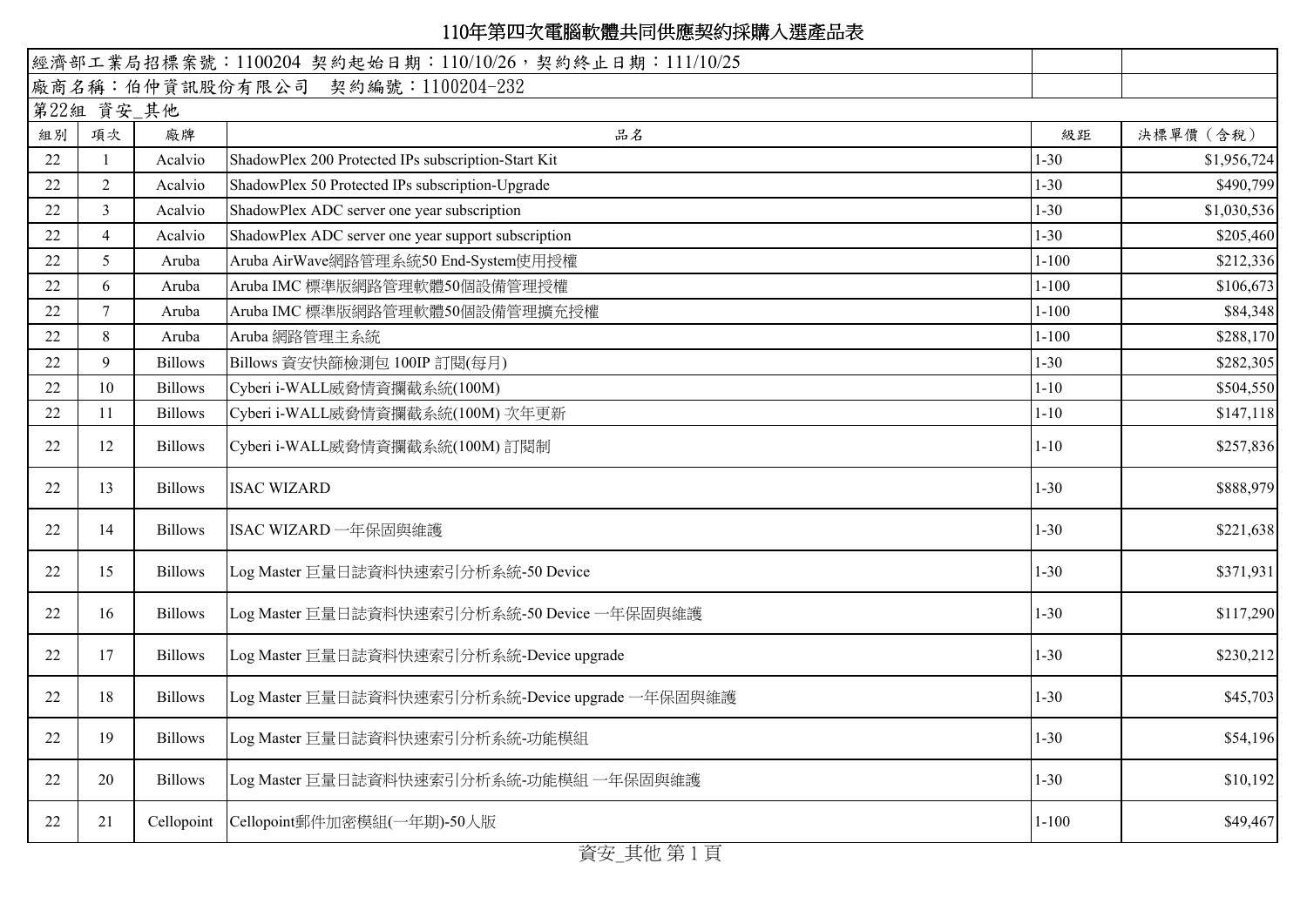|    |            |            | 經濟部工業局招標案號: 1100204 契約起始日期: 110/10/26, 契約終止日期: 111/10/25                              |           |              |
|----|------------|------------|---------------------------------------------------------------------------------------|-----------|--------------|
|    |            |            | 廠商名稱:伯仲資訊股份有限公司 契約編號:1100204-232                                                      |           |              |
|    | 第22組 資安_其他 |            |                                                                                       |           |              |
| 組別 | 項次         | 廠牌         | 品名                                                                                    | 級距        | 決標單價 (含稅)    |
| 22 | 22         | Cellopoint | Cellopoint郵件數位簽章模組(一年期)-50人版                                                          | $1 - 100$ | \$40,445     |
| 22 | 23         | Cellopoint | Cellopoint郵件歸檔模組(一年期)-50人版                                                            | $1 - 100$ | \$40,445     |
| 22 | 24         | Cellopoint | Cellopoint郵件稽核模組(一年期)-50人版                                                            | $1 - 100$ | \$49,039     |
| 22 | 31         | Cyberbit   | Cyberbit Range 攻防演練訓練場景,一年軟體授權                                                        | $1 - 50$  | \$909,505    |
| 22 | 32         | Cyberbit   | Cyberbit Range 超仿真模擬網路攻防訓練基礎系統,一年維護包                                                  | $1 - 3$   | \$3,639,535  |
| 22 | 33         | Cyberbit   | Cyberbit Range 超仿真模擬網路攻防訓練基礎系統,一年軟體授權                                                 | $1 - 3$   | \$14,559,656 |
| 22 | 34         | CyCarrier  | RiskINT政府暗網曝險訂閱系統                                                                     | $1 - 123$ | \$319,009    |
| 22 | 35         | CyCarrier  | 數位疫苗防勒索系統(100IP/一年授權)                                                                 | $1 - 82$  | \$484,328    |
| 22 | 36         | CyCarrier  | 紅藍隊演練檢測包在地版(每年訂閱)                                                                     | $1-8$     | \$4,882,204  |
| 22 | 37         | CyCarrier  | 紅藍隊演練檢測包雲端版(每年訂閱)                                                                     | $1 - 24$  | \$1,613,246  |
| 22 | 38         | Cymulate   | Cymulate破壞和攻擊模擬(BAS) Cloud Platform and Support Base 一年期授權 (公司規模<1000人)               | $1 - 5$   | \$309,403    |
| 22 | 39         | Cymulate   | Cymulate破壞和攻擊模擬(BAS) 單一Vector - Continuous Assessments 一年期授權                          | $1 - 35$  | \$775,531    |
| 22 | 49         | Ekran      | Ekran Enterprise Edition Management Server 企業版管理伺服器: 使用者電腦/伺服器側錄、追蹤、管控軟體與原廠一年技<br>術支援 | $1 - 10$  | \$516,684    |
| 22 | 50         | Ekran      | Ekran Enterprise Edition Management Server 企業版管理伺服器:軟體年度維護與原廠一年技術支援                   | $1 - 10$  | \$128,413    |
| 22 | 51         | Ekran      | Ekran for Infrastructure Server Agent (2個同時間連線): 使用者電腦/伺服器側錄、追蹤、管控軟體授權與原廠一年技術支<br>援   | $1 - 200$ | \$51,567     |
| 22 | 52         | Ekran      | Ekran for Infrastructure Server Agent (2個同時間連線):軟體年度維護與原廠一年技術支援                       | $1 - 200$ | \$12,133     |
| 22 | 55         | Ekran      | Ekran for Terminal Server Agent(多個同時間連線):使用者電腦/伺服器側錄、追蹤、管控軟體授權與原廠一年技術支援               | $1 - 15$  | \$257,836    |
| 22 | 56         | Ekran      | Ekran for Terminal Server Agent(多個同時間連線):軟體年度維護與原廠一年技術支援                              | $1 - 15$  | \$63,701     |

資安\_其他 第 2 頁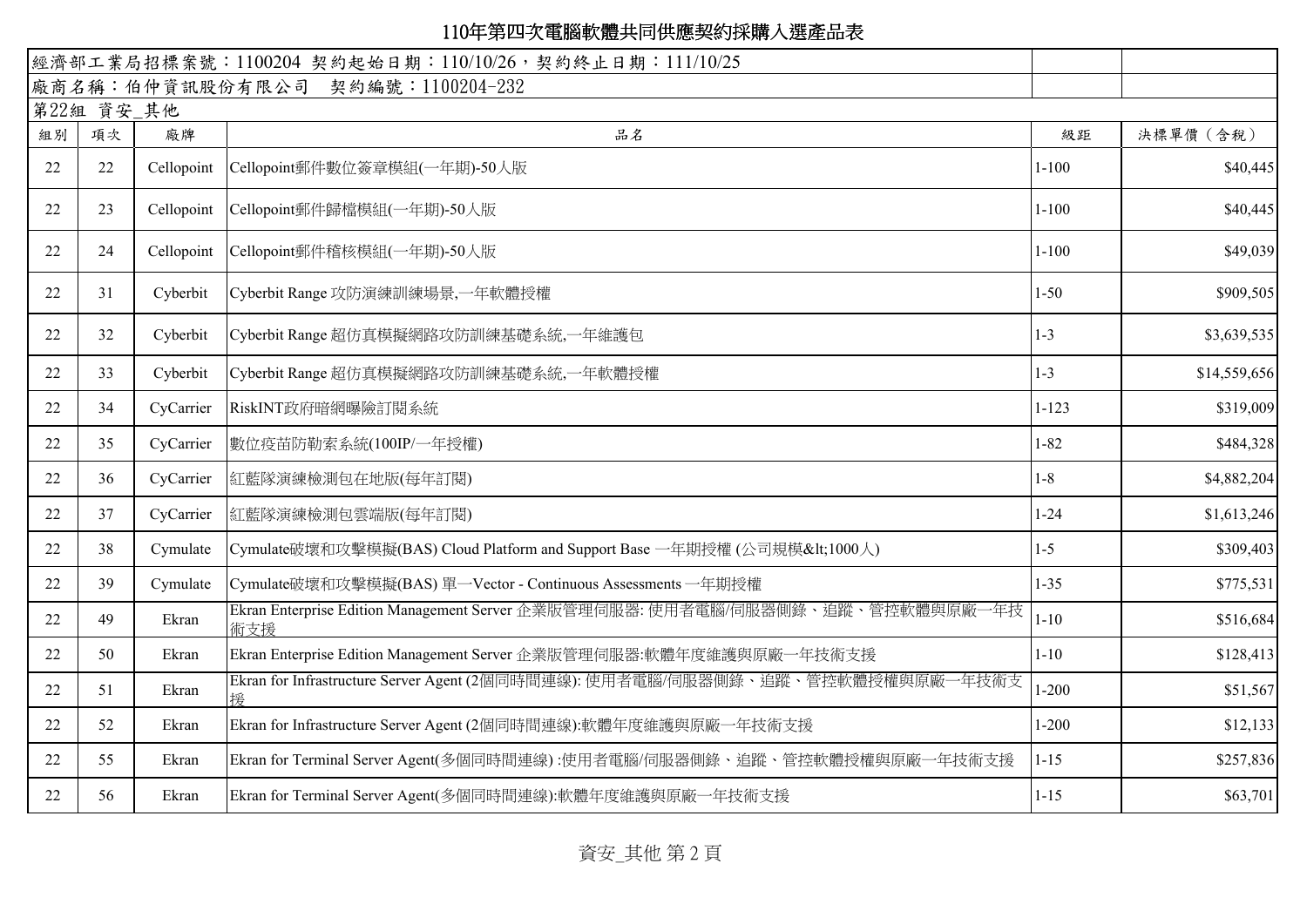|    |            |                   | 經濟部工業局招標案號: 1100204 契約起始日期: 110/10/26, 契約終止日期: 111/10/25                                     |            |             |
|----|------------|-------------------|----------------------------------------------------------------------------------------------|------------|-------------|
|    |            |                   | 廠商名稱:伯仲資訊股份有限公司 契約編號:1100204-232                                                             |            |             |
|    | 第22組 資安_其他 |                   |                                                                                              |            |             |
| 組別 | 項次         | 廠牌                | 品名                                                                                           | 級距         | 決標單價 (含稅)   |
| 22 | 57         | Ekran             | Ekran for Workstation Agent (Windows, macOS): 使用者電腦/伺服器側錄、追蹤、管控軟體授權與原廠一年技術支援                 | 10-200     | \$5,561     |
| 22 | 58         | Ekran             | Ekran for Workstation Agent (Windows, macOS):軟體年度維護與原廠一年技術支援                                 | $10 - 200$ | \$1,416     |
| 22 | 59         | Ekran             | Ekran Standard Edition Management Server 標準版(最多50人連線)管理伺服器: 使用者電腦/伺服器側錄、追蹤、管控軟體<br>與原廠一年技術支援 | $1 - 10$   | \$291,203   |
| 22 | 60         | Ekran             | Ekran Standard Edition Management Server標準版管理伺服器:軟體年度維護與原廠一年技術支援                             | $1 - 10$   | \$57,634    |
| 22 | 61         | Entarian          | EESM SessionSafe 居家辦公、與VPN遠端桌面連線控管、側錄軟體-基本套件                                                 | $1 - 10$   | \$940,344   |
| 22 | 62         | Entarian          | EESM SessionSafe 居家辦公、與VPN遠端桌面連線控管、側錄軟體-基本套件年度維護與原廠一年技術支援                                    | $1 - 10$   | \$154,702   |
| 22 | 63         | Entarian          | EESM SessionSafe 居家辦公、與VPN遠端桌面連線控管、側錄軟體-擴充增加一台主機                                             | $1 - 300$  | \$9,403     |
| 22 | 64         | Entarian          | EESM SessionSafe 居家辦公、與VPN遠端桌面連線控管、側錄軟體-擴充增加一台主機年度維護與一年技術支援                                  | $1 - 300$  | \$1,517     |
| 22 | 65         | Entarian          | LAPSafe 個人電腦帳號清查、本地管理員帳號回收與特權提權申請軟體-軟體基本套件(500台 Windows 電腦)                                  | $1 - 10$   | \$1,152,679 |
| 22 | 66         | ForeScout         | OT安全管理平台 Forescout Platform(151-400 assets) 1年期授權                                            | $1 - 17$   | \$2,305,339 |
| 22 | 67         | ForeScout         | OT安全管理平台 Forescout Platform(151-400 assets) 永久授權                                             | $1-9$      | \$4,020,020 |
| 22 | 68         | ForeScout         | OT安全管理平台 Forescout Platform(25-150 assets) 1年期授權                                             | $1 - 23$   | \$1,682,002 |
| 22 | 69         | ForeScout         | OT安全管理平台 Forescout Platform(25-150 assets) 永久授權                                              | $1 - 15$   | \$2,628,413 |
| 22 | 70         | ForeScout         | OT安全管理平台 Forescout Platform(401-1000 assets) 1年期授權                                           | $1 - 13$   | \$2,996,461 |
| 22 | 71         | ForeScout         | OT安全管理平台 Forescout Platform(401-1000 assets) 永久授權                                            | $1-6$      | \$5,783,114 |
| 22 | 75         | GuardSquare<br>nv | Android行動APP程式碼保護工具GuardSquare DexGuard一年期授權(下載數<50,000)                                     | $1-5$      | \$397,371   |
| 22 | 76         | GuardSquare<br>nv | iOS行動APP程式碼保護工具GuardSquare iXGuard一年期授權(下載數<50,000)                                          | $1 - 5$    | \$397,371   |
| 22 | 82         | <b>ISSDU</b>      | 資安健檢平台                                                                                       | $1 - 30$   | \$72,295    |
| 22 | 83         | <b>ISSDU</b>      | 電子郵件追蹤管理系統                                                                                   | $1 - 30$   | \$72,295    |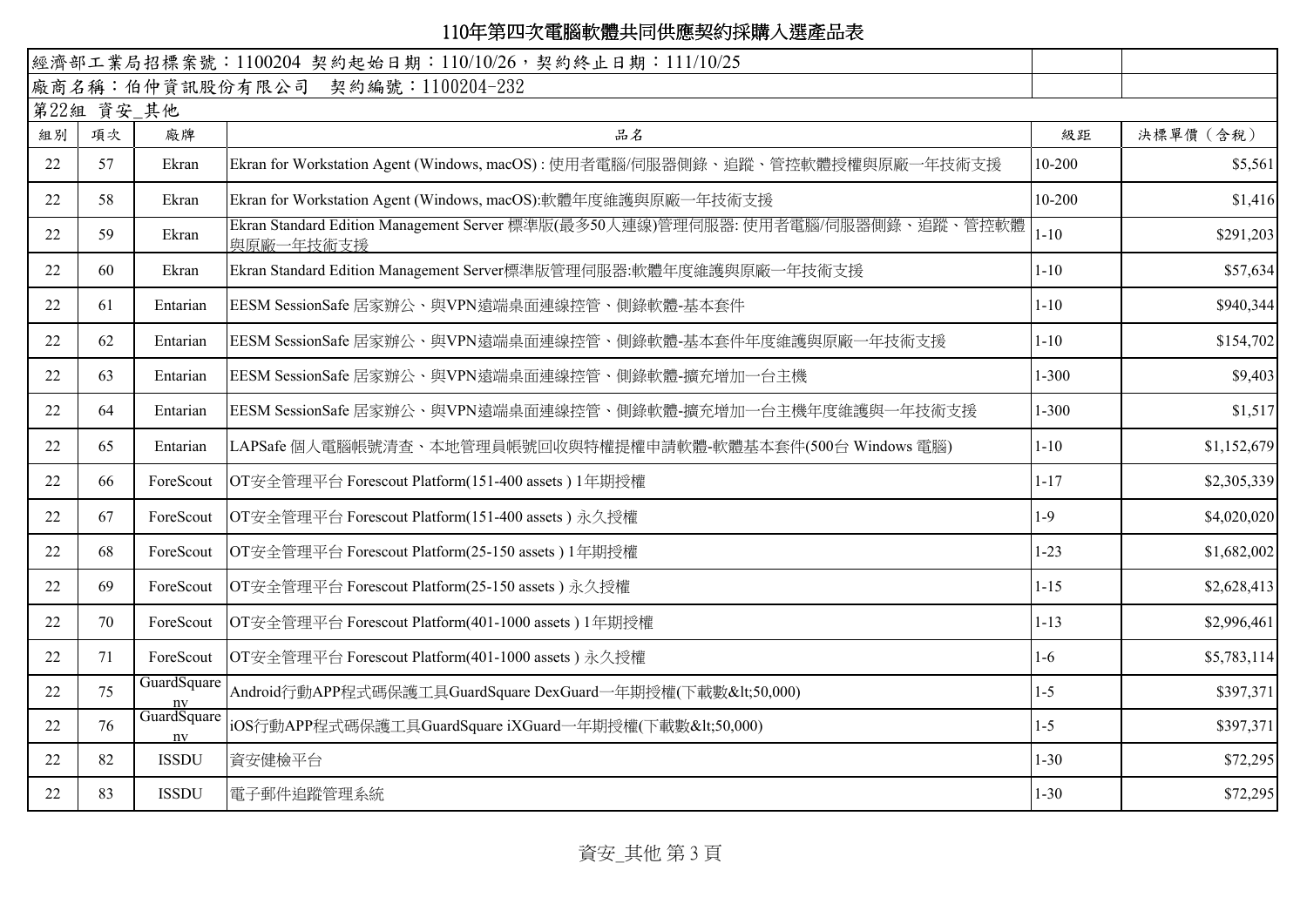|    |            |                    | 經濟部工業局招標案號: 1100204 契約起始日期: 110/10/26, 契約終止日期: 111/10/25     |           |             |
|----|------------|--------------------|--------------------------------------------------------------|-----------|-------------|
|    |            |                    | 廠商名稱:伯仲資訊股份有限公司 契約編號:1100204-232                             |           |             |
|    | 第22組 資安_其他 |                    |                                                              |           |             |
| 組別 | 項次         | 廠牌                 | 品名                                                           | 級距        | 決標單價 (含稅)   |
| 22 | 84         | Ivanti             | MobileIron MTD Basic行動裝置防毒軟體,須結合UEM主程式使用(100人/一年訂閱授權)        | $1 - 100$ | \$585,137   |
| 22 | 85         | Ivanti             | MobileIron MTD Premium行動裝置防毒軟體,須結合UEM主程式使用(100人/一年訂閱授權)      | $1 - 100$ | \$837,209   |
| 22 | 86         | Ivanti             | MobileIron UEM Basic行動裝置管理平台(100人/一年訂閱授權)                    | $1 - 100$ | \$585,137   |
| 22 | 87         | Ivanti             | MobileIron UEM Premium行動裝置管理平台(100人/一年訂閱授權)                  | $1 - 100$ | \$1,026,795 |
| 22 | 88         | keysight<br>(ixia) | Keysight (Ixia) Advanced - InLine Feature                    | $1 - 10$  | \$607,245   |
| 22 | 89         | keysight<br>(ixia) | Keysight (Ixia) AppStack - IxFlow Feature                    | $1 - 10$  | \$789,419   |
| 22 | 90         | keysight<br>(ixia) | Keysight (Ixia) AppStack - Mask Feature                      | $1 - 10$  | \$1,049,320 |
| 22 | 91         | keysight<br>(ixia) | Keysight (Ixia) AppStack - Netflow Feature                   | $1 - 10$  | \$607,245   |
| 22 | 92         | keysight<br>(ixia) | Keysight (Ixia) AppStack - SSL Decryption Feature            | $1 - 10$  | \$874,433   |
| 22 | 93         | keysight<br>(ixia) | Keysight (Ixia) Indigo Pro Virtual Version 一年續約授權 (25 Nodes) | $1 - 10$  | \$595,100   |
| 22 | 94         | keysight<br>(ixia) | Keysight (Ixia) NetStack - Aggregation Feature               | $1 - 10$  | \$404,829   |
| 22 | 95         | keysight<br>(ixia) | Keysight (Ixia) NetStack - Load Balancing Feature            | $1 - 10$  | \$404,829   |
| 22 | 96         | keysight<br>(ixia) | Keysight (Ixia) NetStack - Packet Filtering Feature          | $1 - 10$  | \$404,829   |
| 22 | 97         | keysight<br>(ixia) | Keysight (Ixia) PacketStack - De-Duplication Feature         | $1 - 10$  | \$425,071   |
| 22 | 98         | keysight<br>(ixia) | Keysight (Ixia) PacketStack - Header Stripping Feature       | $1 - 10$  | \$303,623   |
| 22 | 99         | keysight<br>(ixia) | Keysight (Ixia) PacketStack - Time Stamping Feature          | $1 - 10$  | \$121,335   |
| 22 | 100        | keysight<br>(ixia) | Keysight (Ixia) 專業版 一年續約授權                                   | $1 - 10$  | \$819,073   |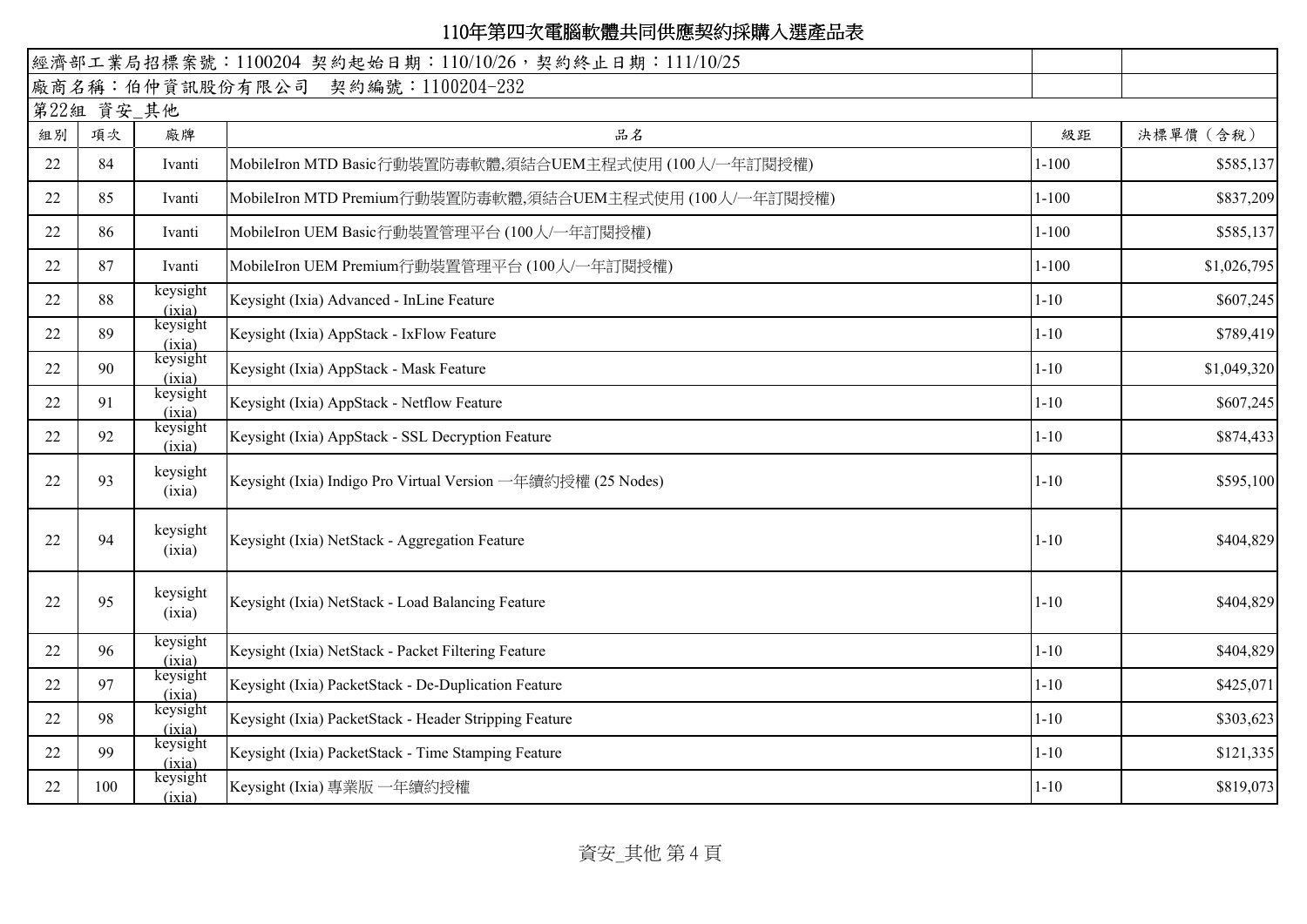|    |            |                    | 經濟部工業局招標案號: 1100204 契約起始日期: 110/10/26, 契約終止日期: 111/10/25                                      |          |             |
|----|------------|--------------------|-----------------------------------------------------------------------------------------------|----------|-------------|
|    |            |                    | 廠商名稱:伯仲資訊股份有限公司 契約編號:1100204-232                                                              |          |             |
|    | 第22組 資安_其他 |                    |                                                                                               |          |             |
| 組別 | 項次         | 廠牌                 | 品名                                                                                            | 級距       | 決標單價 (含稅)   |
| 22 | 101        | keysight<br>(ixia) | Keysight (Ixia) 標準版 一年續約授權                                                                    | $1 - 10$ | \$504,044   |
| 22 | 102        | keysigni           | Keysight (Ixia) 網路性能評估平台 (含30種應用程式資料庫)                                                        | $1 - 10$ | \$1,209,908 |
| 22 | 103        |                    | Micro Focus Micro Focus ALM Octane 敏捷開發生命週期管理                                                 | $1 - 10$ | \$1,737,083 |
| 22 | 104        |                    | Micro Focus Micro Focus ALM Octane 敏捷開發生命週期管理 一年軟體升級及更新授權                                     | 1-99     | \$381,699   |
| 22 | 105        |                    | Micro Focus   Micro Focus Application Life Cycle Management 軟體生命週期管理                          | 1-99     | \$1,737,083 |
| 22 | 106        |                    | Micro Focus Micro Focus Application Life Cycle Management 軟體生命週期管理 一年軟體升級及更新授權                | 1-99     | \$385,238   |
| 22 | 107        |                    | Micro Focus Micro Focus ArcSight ESM Standard Edition 250 EPS事件關聯紀錄管理套件組(適用每日12.5GB日誌資料量)     | $1 - 10$ | \$2,527,300 |
| 22 | 108        | Micro Focus        | Micro Focus ArcSight ESM Standard Edition 250 EPS事件關聯紀錄管理套件組(適用每日12.5GB日誌資料量) 一年軟體升<br>級及更新授權 | $1 - 10$ | \$630,940   |
| 22 | 109        |                    | Micro Focus   Micro Focus ArcSight Intelligence for CrowdStrike終端AI分析模組(1000U)每年使用授權費         | $1 - 10$ | \$2,664,307 |
| 22 | 110        | Micro Focus        | micro rocus Arcsignt Logger standard Edition 230 EPS通用自認官理系統 (適用每日12.30B日認貞科重)<br>- 平戦腟丌紋及    | 1-99     | \$201,213   |
| 22 | 111        |                    | Micro Focus   Micro Focus ArcSight Logger Standard Edition 250 EPS通用日誌管理系統(適用每日12.5GB日誌資料量)   | $1 - 10$ | \$805,865   |
| 22 | 112        |                    | Micro Focus   Micro Focus ArcSight Recon Standard Edition 250 EPS 大數據資安威脅獵捕系統                 | $1 - 10$ | \$1,196,158 |
| 22 | 113        |                    | Micro Focus   Micro Focus Deployment Automation Per Endpoint(上版自動化)                           | 1-99     | \$95,046    |
| 22 | 114        |                    | Micro Focus   Micro Focus Dimensions CM Per ConCurrent(變更與組熊管理)                               | 1-99     | \$357,937   |
| 22 | 115        |                    | Micro Focus Micro Focus Dimensions CM Per Name User(變更與組態管理)                                  | 1-99     | \$235,592   |
| 22 | 116        |                    | Micro Focus   Micro Focus Dimensions RM Per ConCurrent(需求管理)                                  | 1-99     | \$344,793   |
| 22 | 117        |                    | Micro Focus   Micro Focus Dimensions RM Per Name User(需求管理)                                   | 1-99     | \$187,058   |
| 22 | 118        |                    | Micro Focus Micro Focus LoadRunner Enterprise 60虛擬使用者                                         | 1-99     | \$1,633,974 |
| 22 | 119        |                    | Micro Focus   Micro Focus LoadRunner Enterprise 60虛擬使用者一年軟體升級及更新授權                            | 1-99     | \$367,037   |
| 22 | 120        |                    | Micro Focus   Micro Focus LoadRunner Professional 應用系統壓力測試系統 (一個月租賃版)                         | 1-99     | \$220,351   |
| 22 | 121        |                    | Micro Focus   Micro Focus LoadRunner Professional 應用系統壓力測試系統 (三個月租賃版)                         | 1-99     | \$364,004   |
| 22 | 122        |                    | Micro Focus   Micro Focus LoadRunner Professional 應用系統壓力測試系統 (永久授權版)                          | $1 - 10$ | \$1,036,400 |
| 22 | 123        |                    | Micro Focus Micro Focus LoadRunner Professional 應用系統壓力測試系統 (永久授權版) 一年軟體升級及更新授權                | 1-99     | \$230,472   |
| 22 | 124        |                    | Micro Focus Micro Focus LoadRunner Professional 應用系統壓力測試系統暨雲端特性測試服務包 (租賃服務版)                  | 1-99     | \$352,882   |
| 22 | 125        |                    | Micro Focus Micro Focus Project and Portfolio Management 專案組合管理系統 Caual User (需求/ 時間管理帳號)     | $1 - 10$ | \$550,974   |
| 22 | 126        | Micro Focus        | micro rocus rroject and rortiono management 專条紐合官理系統 Caual Oser (侖水/ 吋间官理喉號)                  | 1-99     | \$122,346   |
| 22 | 127        |                    | Micro Focus Micro Focus Project and Portfolio Management 專案組合管理系統 Power User                  | $1 - 10$ | \$939,333   |

資安\_其他 第 5 頁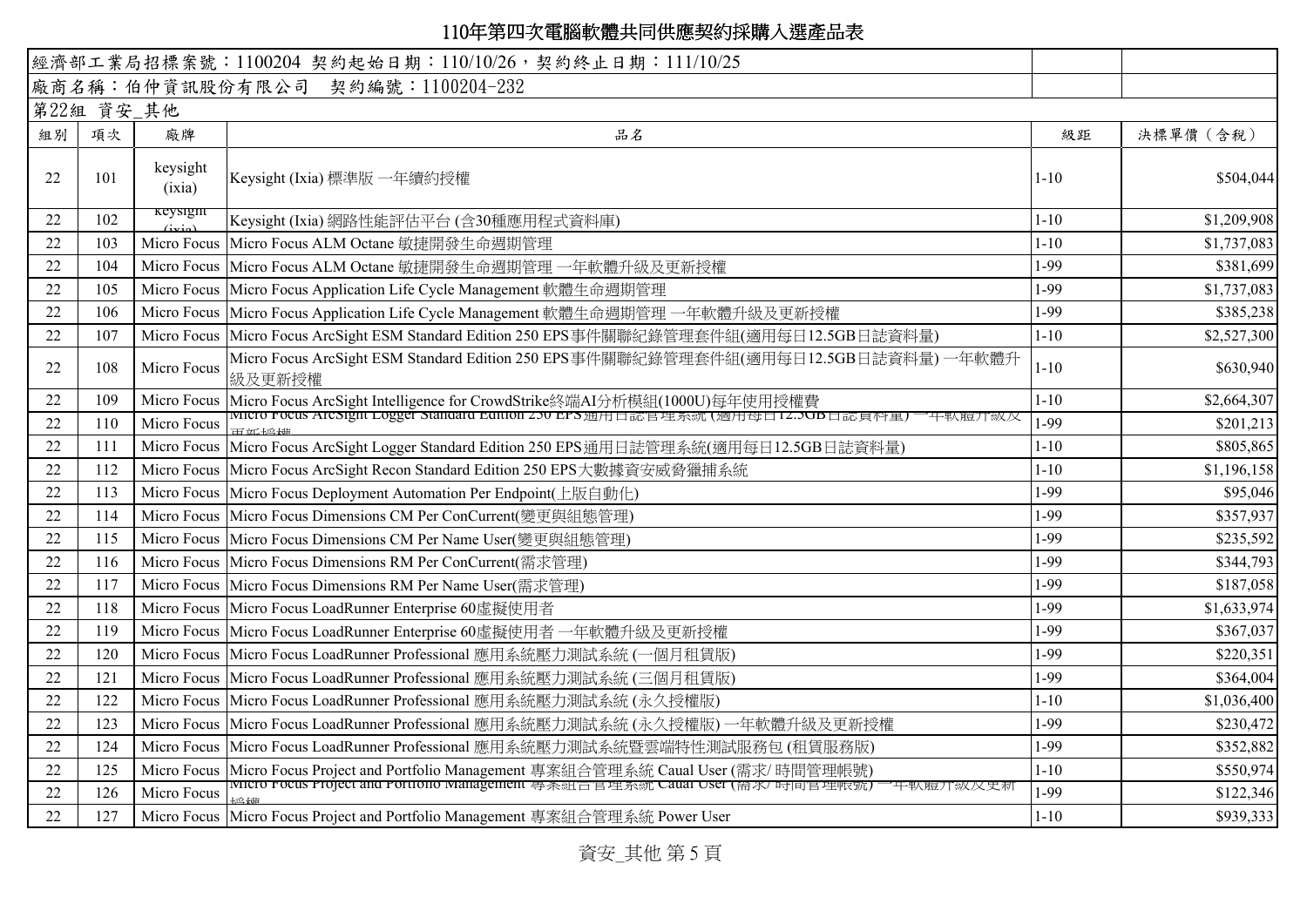|    |                                  |                 | 經濟部工業局招標案號: 1100204 契約起始日期: 110/10/26, 契約終止日期: 111/10/25                                   |           |             |
|----|----------------------------------|-----------------|--------------------------------------------------------------------------------------------|-----------|-------------|
|    | 廠商名稱:伯仲資訊股份有限公司 契約編號:1100204-232 |                 |                                                                                            |           |             |
|    | 第22組 資安_其他                       |                 |                                                                                            |           |             |
| 組別 | 項次                               | 廠牌              | 品名                                                                                         | 級距        | 決標單價 (含稅)   |
| 22 | 128                              |                 | Micro Focus Micro Focus Project and Portfolio Management 專案組合管理系統 Power User 一年軟體升級及更新授權   | 1-99      | \$208,291   |
| 22 | 129                              |                 | Micro Focus   Micro Focus Release Control Per ConCurrent (發行管理)                            | $1 - 10$  | \$423,660   |
| 22 | 130                              |                 | Micro Focus Micro Focus Release Control Per Name User (發行管理)                               | 1-99      | \$187,058   |
| 22 | 131                              |                 | Micro Focus   Micro Focus RPA 業務流程機器人 (一年租賃版)                                              | $1 - 10$  | \$424,671   |
| 22 | 132                              |                 | Micro Focus   Micro Focus RPA 業務流程機器人 (三年租賃版)                                              | $1 - 10$  | \$1,225,480 |
| 22 | 133                              |                 | Micro Focus   Micro Focus Service Virtualization 服務虛擬化軟體                                   | $1 - 10$  | \$929,727   |
| 22 | 134                              |                 | Micro Focus   Micro Focus UFT Mobile 行動裝置中心與APP測試 (Pro 套裝版本)                               | $1 - 10$  | \$3,110,212 |
| 22 | 135                              |                 | Micro Focus Micro Focus UFT Mobile 行動裝置中心與APP測試 (Pro 套裝版本) 一年軟體升級及更新授權                     | $1 - 10$  | \$645,701   |
| 22 | 136                              |                 | Micro Focus   Micro Focus UFT One Concurrent User 自動化功能測試同時上線版                             | $1 - 10$  | \$656,218   |
| 22 | 137                              |                 | Micro Focus Micro Focus UFT One Concurrent User 自動化功能測試同時上線版 一年軟體升級及更新授權                   | 1-99      | \$147,535   |
| 22 | 138                              |                 | Micro Focus   Micro Focus UFT One Seat User 自動化功能測試個人版                                     | 1-99      | \$387,260   |
| 22 | 139                              |                 | Micro Focus   Micro Focus UFT One Seat User 自動化功能測試個人版 一年軟體升級及更新授權                         | 1-99      | \$86,957    |
| 22 | 140                              |                 | Micro Focus Micro Focus UFT Ultimate Concurrent User 自動化功能測試同時上線尊榮版                        | $1 - 10$  | \$1,324,570 |
| 22 | 141                              |                 | Micro Focus   Micro Focus UFT Ultimate Concurrent User 自動化功能測試同時上線尊榮版 一年軟體升級及更新授權          | 1-99      | \$294,237   |
| 22 | 142                              |                 | Micro Focus Micro Focus 維護授權                                                               | 1-99      | \$211,830   |
| 22 | 144                              | Rapixus         | RapixEngine 軟體定義終端-基本版(100U/含原廠一年保固)                                                       | $1 - 500$ | \$66,734    |
| 22 | 145                              | Rapixus         | RapixEngine 軟體部署升級套件組合包(100U/含原廠一年保固服務)                                                    | $1 - 500$ | \$93,953    |
| 22 | 146                              | Rapixus         | RapixEngine終端管理套件包 (含原廠一年保固)                                                               | $1 - 25$  | \$976,441   |
| 22 | 147                              | Rapixus         | RapixEngine軟體定義終端-管理中心 (含原廠一年保固)                                                           | $1 - 25$  | \$335,996   |
| 22 | 148                              | Rapixus         | RapixEngine軟體定義終端-進階版(100U/含原廠一年保固)                                                        | $1 - 400$ | \$97,492    |
| 22 | 149                              | <u>STEALTHD</u> | StealthRECOVER 目錄服務還原恢復系統150人版一年授權(每年訂閱)                                                   | $1 - 30$  | \$230,030   |
| 22 | 150                              | VirusTotal      | VirusTotal惡意程式情資搜尋分析平台一年授權                                                                 | $1 - 30$  | \$888,777   |
| 22 | 162                              | <b>WISIDE</b>   | 人流資訊流分析監控系統 (包含五個探測點授權) Wiside Node Standard 1U & Wiside Cloud System Standard License Fee | $1 - 5$   | \$881,699   |
| 22 | 163                              | <b>WISIDE</b>   | 人流資訊流分析監控系統 (包含五個探測點授權) Wiside Node Standard 1U & Wiside Cloud System Standard License Fee | $6 - 10$  | \$863,636   |
| 22 | 164                              | <b>WISIDE</b>   | 人流資訊流分析監控系統與平面動態掃描系統(包含五個探測點授權及1個平面掃描服務授權)                                                 | $1 - 5$   | \$1,584,934 |
| 22 | 165                              | <b>WISIDE</b>   | 人流資訊流分析監控系統與平面動態掃描系統(包含五個探測點授權及1個平面掃描服務授權)                                                 | $6 - 10$  | \$1,551,515 |
| 22 | 166                              | <b>WISIDE</b>   | 平面動態掃描系統(包含1個平面掃描服務授權)                                                                     | $1 - 5$   | \$800,303   |
| 22 | 167                              | <b>WISIDE</b>   | 平面動態掃描系統(包含1個平面掃描服務授權)                                                                     | $6 - 10$  | \$783,838   |
| 22 | 168                              | Zimperium       | Zimperium ZDefend 行動應用系統資安威脅偵測防禦工具(總下載數<250,000) 一年期授權                                     | $1 - 20$  | \$1,775,531 |
| 22 | 169                              | Zimperium       | Zimperium zIPs 行動裝置資安保護工具 一年期授權                                                            | $1 - 20$  | \$82,912    |